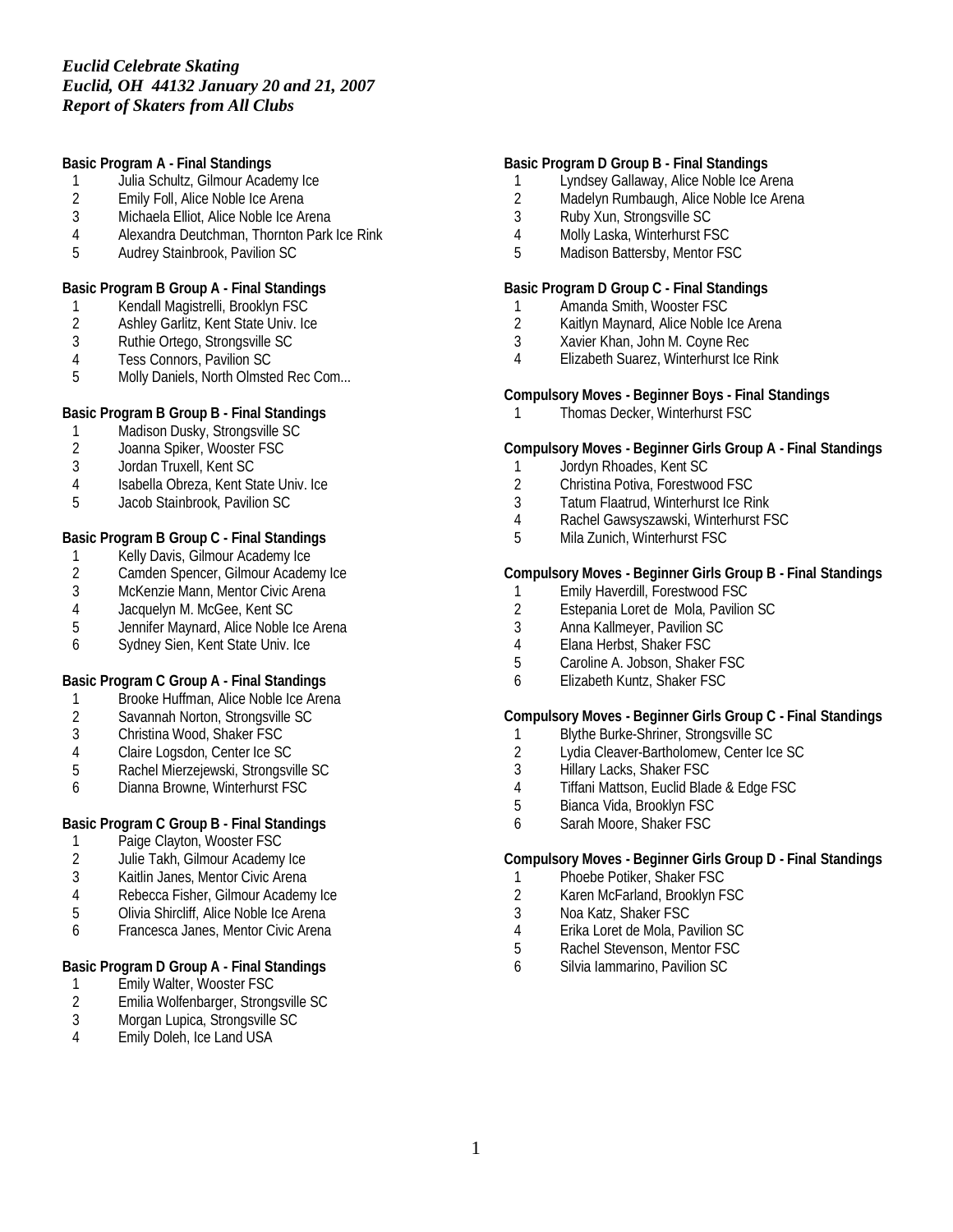**Compulsory Moves - Beginner Girls Group E - Final Standings**

- 1 Anna Bihari, Winterhurst FSC
- 2 Nicolette Noonan, Mentor FSC<br>3 Carmie Cameratta. Gilmour Aca
- Carmie Cameratta, Gilmour Academy Ice
- 4 Michelle Dilling, Center Ice SC<br>5 Isabele Rubinski, Euclid Blade
- 5 Isabele Rubinski, Euclid Blade & Edge FSC
- 6 Angela Mathers, Mentor FSC
- 7 Jessica Runyon, Brooklyn Recreation

**Compulsory Moves - Beginner Girls Group F - Final Standings**

- 1 Andrea Bartel, Euclid Blade & Edge FSC<br>2 Taylor Weirtz, Center Ice SC
- 2 Taylor Weirtz, Center Ice SC<br>3 Rachel Mckay, Gilmour Acad
- Rachel Mckay, Gilmour Academy Ice
- 4 Stephanie Decker, Winterhurst FSC
- 5 Brianna Rosewater, Cleveland Skating Club
- 6 Maggie Gillihan, Garfield Heights FSC

**Compulsory Moves - Beginner Girls Group G - Final Standings**

- 1 Emily Stoerkel, Mentor FSC<br>2 Hailey Kim, Gilmour Academ
- Hailey Kim, Gilmour Academy Ice
- 3 Meredith Murphy, Shaker FSC
- 4 Sarah Mushenheim, Kent SC
- 5 Gabriella Radak, Garfield Heights FSC
- 6 Rachel Essel, Euclid Blade & Edge FSC
- 7 Taylor Simonelli, Brooklyn FSC

**Compulsory Moves - Beginner Girls Group H - Final Standings**

- 1 Gracie Finn, Kent SC
- 2 Alexis Garnek, Garfield Heights FSC<br>3 Ellie Kuivila, Shaker FSC
- Ellie Kuivila, Shaker FSC
- 4 Alexandra Vanata, Alice Noble Ice Arena
- 5 Morgan Linger, Center Ice Sports
- 6 Alexandra Fusco, Shaker FSC
- 7 Rachel Novick, Shaker FSC

#### **Compulsory Moves - Preliminary Girls Group A - Final Standings**

- 
- 1 Mari Miyazaki, Pavilion SC<br>2 Cassandra Wood, Shaker F 2 Cassandra Wood, Shaker FSC
- 3 Madison Jaffe, Shaker FSC
- 4 Sarah Marek, Shaker FSC
- 5 Isabel Kalafatis, Shaker FSC
- 6 Bailey Baker, Mentor FSC
- 7 Candice Crystaloski, Winterhurst FSC

#### **Compulsory Moves - Preliminary Girls Group B - Final Standings**

- 
- 1 Katie Barta, Forestwood FSC<br>2 Marissa Lopez, Euclid Blade & 2 Marissa Lopez, Euclid Blade & Edge FSC<br>3 Zoe Davidson. Shaker FSC
- Zoe Davidson, Shaker FSC
- 4 Jamie Fine, Shaker FSC
- 5 Valerie Mignogna, Euclid Blade & Edge FSC
- 6 Emily Laska, Winterhurst FSC
- **Compulsory Moves Preliminary Girls Group C Final Standings**
	- 1 Valorie Jelinek, Garfield Hts FSC<br>2 Gabby Lewis. Wooster FSC
	- Gabby Lewis, Wooster FSC
	- 3 Anastasia Svoyatsky, Kent SC
	- 4 Emma Rohe, Winterhurst FSC<br>5 Havlev Maior. Mentor FSC
	- 5 Hayley Major, Mentor FSC
	- 6 Sydney Battersby, Mentor FSC
	- 7 Katlyn A. Diamond, Forestwood FSC
	- 8 Alexis M. Hipkins, Brooklyn FSC

**Compulsory Moves - Pre-Preliminary Girls Group A - Final Standings**

- 1 Winni Gao, Winterhurst FSC
- 2 Katherine Bartelings, Pavilion SC
- 3 Janelle L. Spagnola, Forestwood FSC
- 4 Emma Payment, Strongsville SC
- 5 Jessica Shaw, Strongsville SC
- 6 Katherine Connors, Pavilion SC
- **Compulsory Moves Pre-Preliminary Girls Group B Final Standings**
- 1 Heather Karickhoff, Mentor FSC<br>2 Madison Semarjian, Pavilion SC
- Madison Semarjian, Pavilion SC
- 3 Browning E. Haynes, Shaker FSC
- 4 Madeline Franz, Mentor FSC<br>5 Bridget Browne, Winterhurst F
- 5 Bridget Browne, Winterhurst FSC
- 6 Katie Pastor, Mentor FSC
- **Compulsory Moves Pre-Preliminary Girls Group C Final Standings**
- 1 Grace Sulzman, Strongsville SC
- 2 Brooke Insler, Shaker FSC
- 3 Case Bartelings, Pavilion SC
- 4 Christina Svoyatsky, Kent SC<br>5 Caroline Carulas, Shaker FSC
- 5 Caroline Carulas, Shaker FSC
- 6 Shelby Bosak, Strongsville SC

**Compulsory Moves - Pre-Preliminary Girls Group D - Final Standings**

- 1 Delaney Bak, Forestwood FSC
- 2 Victoria Sondej, Garfield Hts FSC
- 3 Erica Seman, Shaker FSC
- 4 Megan Daniels, Winterhurst FSC
- 5 Rechelle Ray, Winterhurst FSC
- 6 Mariah Magistrelli, Brooklyn FSC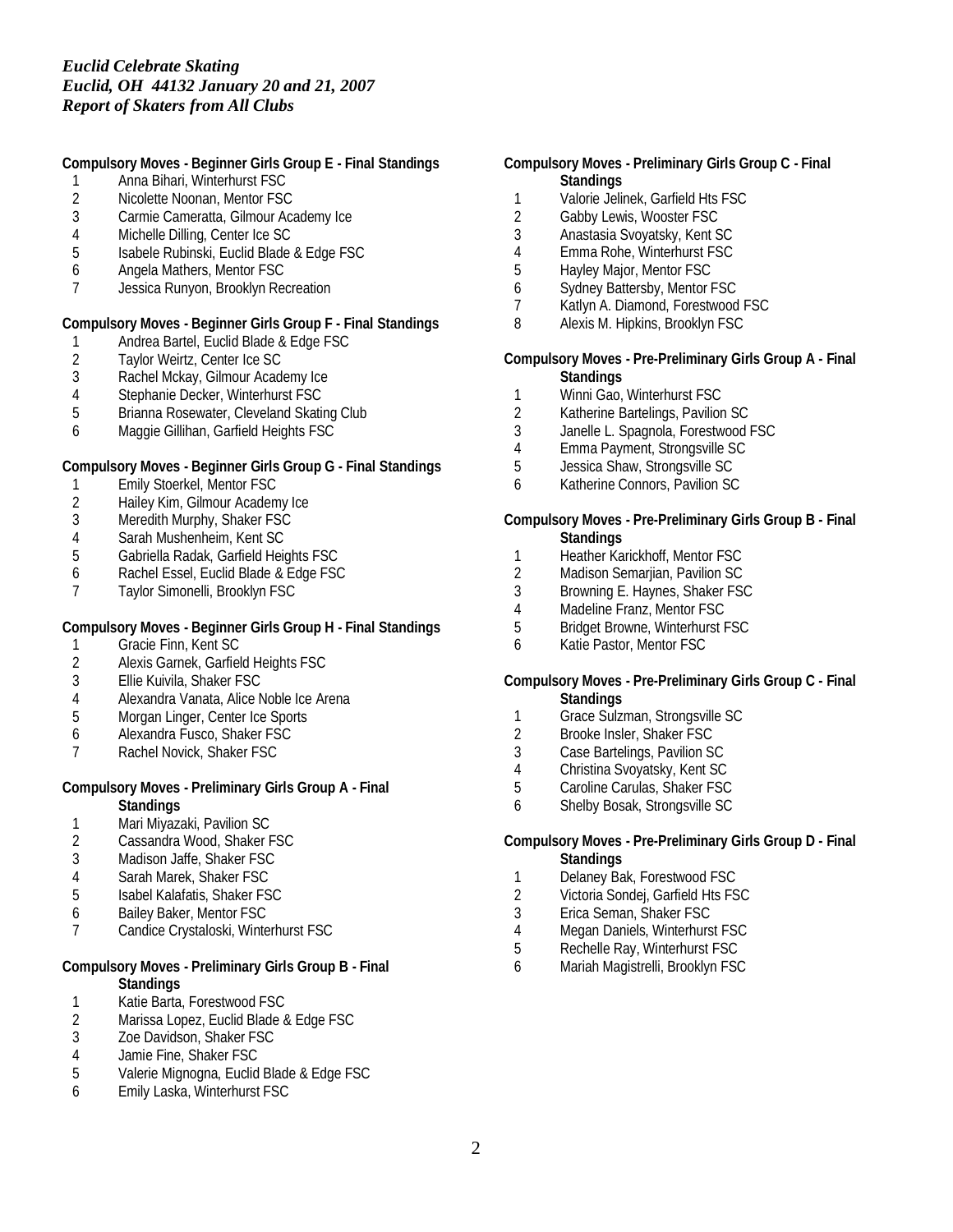**Compulsory Moves - Pre-Preliminary Girls Group E - Final Standings**

- 1 Kristen Leonard, Shaker FSC<br>2 Bethany Davis, Shaker FSC
- Bethany Davis, Shaker FSC
- 3 Caley Coyne, Garfield Hts FSC
- 4 Casandra A. Hipkins, Brooklyn FSC<br>5 Tori Krenn. Gilmour FSC
- 5 Tori Krenn, Gilmour FSC
- 6 Heather Markulin, Euclid Blade & Edge FSC

#### **Compulsory Moves - Pre-Preliminary Girls Group F - Final Standings**

- 1 Gina Vidmar, Center Ice SC<br>2 Rita Skaff, Brooklyn FSC
- 2 Rita Skaff, Brooklyn FSC<br>3 Olivia Patacca, Mentor FS
- 3 Olivia Patacca, Mentor FSC
- 
- 4 Anna Semple, Garfield Hts FSC<br>5 Abigail Rosenblum, Shaker FSC 5 Abigail Rosenblum, Shaker FSC
- 6 Haley Clarke, Kent SC

**Elements - Basic 2 Group B - Final Standings**

- 1 Madison Melzer, Forestwood FSC
- 2 Lilian Moses-Diaz, Mentor Civic Arena
- Madeline Pauley, Clifford E. Orr Arena
- 4 Audrey Stainbrook, Pavilion SC

### **Elements - Basic 2 Group C - Final Standings**

- 1 Julia Schultz, Gilmour Academy Ice<br>2 Elizabeth Wat, Center Ice Sports
- 2 Elizabeth Wat, Center Ice Sports<br>3 Joanna Sherman, Gilmour Acader
- 3 Joanna Sherman, Gilmour Academy Ice
- 4 Laura Sherman, Gilmour Academy Ice

**Elements - Basic 3 Group A - Final Standings**

- 1 Ruthie Ortego, Strongsville SC
- 2 name withheld, Cleveland Hts Pavilion
- 3 Lucy McBride, Clifford E. Orr Arena
- 
- 4 Safe Jassani, Winterhurst FSC<br>5 Hayley Avendutti, Clifford E. Ori 5 Hayley Avendutti, Clifford E. Orr Arena
- 6 Jessica Monaghan
- 7 Claudia Gill, Thornton Park Ice Rink

**Elements - Basic 3 Group B - Final Standings**

- 
- 1 Jennifer Maynard, Alice Noble Ice Arena<br>2 Mackenzie Wade, Alice Noble Ice Arena Mackenzie Wade, Alice Noble Ice Arena
- 3 Sydney Sien, Kent State Univ. Ice
- 4 Chardonnay Knox, Euclid Blade & Edge FSC
- 5 Eleanor James, Pavilion SC
- 
- 6 Sophia Wojnar, Brooklyn Recreation name withheld, Cleveland Hts Pavilion

### **Elements - Basic 4 Group A - Final Standings**

- 1 Isabella Obreza, Kent State Univ. Ice<br>2 Tess Connors. Pavilion SC
- 2 Tess Connors, Pavilion SC
- 3 Jacob Stainbrook, Pavilion SC
- 4 Kendall Magistrelli, Brooklyn FSC

### **Elements - Basic 4 Group B - Final Standings**

- 1 Kelly Davis, Gilmour Academy Ice<br>2 Joanna Spiker, Wooster FSC
- 2 Joanna Spiker, Wooster FSC<br>3 Jordan Truxell. Kent SC
- 3 Jordan Truxell, Kent SC
- 4 Caitlin Obrien, Mentor Civic Arena
- 5 Katelyn Fauss, Forestwood FSC

### **Elements - Basic 4 Group C - Final Standings**

- 1 Tiffany Nutt, Center Ice Sports
- 2 Allie Shane, Alice Noble Ice Arena
- 3 Michelle Bederman, Gilmour FSC
- 4 Matthew Rhyand, Forestwood FSC

**Elements - Basic 5 - Final Standings**

- 1 Paige Clayton, Wooster FSC<br>2 Madeline Bradshaw, Alice No
- Madeline Bradshaw, Alice Noble Ice Arena
- 3 Nate Bradshaw, Alice Noble Ice Arena
- 4 Tara Prasad, Shaker FSC
- 5 Ashley Zonza, Brooklyn FSC
- 6 Claire Logsdon, Center Ice SC

**Elements - Basic 6 Group A - Final Standings**

- 1 Brooke Huffman, Alice Noble Ice Arena<br>2 Bree Bohannon, Winterhurst Ice Rink
- 2 Bree Bohannon, Winterhurst Ice Rink
- 3 Molly Daniels, North Olmsted Rec Com...
- 4 Dianna Browne, Winterhurst FSC<br>5 Christina Wood, Shaker FSC
- 5 Christina Wood, Shaker FSC

**Elements - Basic 6 Group B - Final Standings**

- 1 Olivia Shircliff, Alice Noble Ice Arena<br>2 Rachel Mierzeiewski, Strongsville SC
- 2 Rachel Mierzejewski, Strongsville SC
- 3 Savannah Norton, Strongsville SC
- 4 Jake Vollbon, Gilmour Academy Ice
- 5 Prathna Kumar, Winterhurst FSC

**Elements - Basic 7 - Final Standings**

- 1 Lyndsey Gallaway, Alice Noble Ice Arena
- 2 Andriana Nativio, Brooklyn FSC
- 3 Emily Doleh, Ice Land USA
- 4 Natasha Foster, Euclid Blade & Edge FSC

**Elements - Basic 8 - Final Standings**

- 1 Amanda Smith, Wooster FSC<br>2 Kaitlyn Maynard, Alice Noble I
- Kaitlyn Maynard, Alice Noble Ice Arena
- 3 Molly Laska, Winterhurst FSC
- 4 Xavier Khan, John M. Coyne Rec<br>5 Elizabeth Suarez. Winterhurst Ice
- 5 Elizabeth Suarez, Winterhurst Ice Rink
- 6 Audra Nieves, Brooklyn Recreation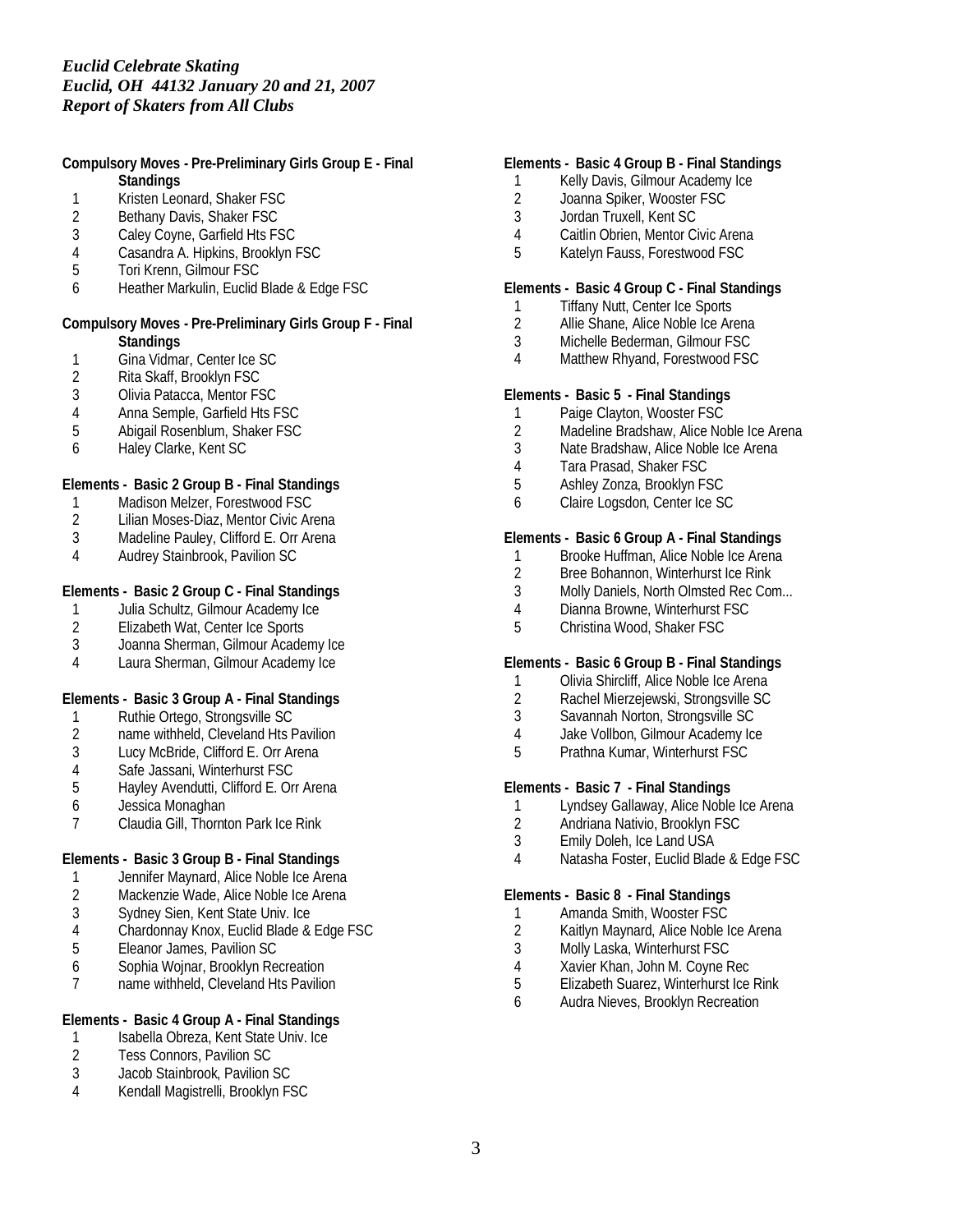**Elements - Basic 1 - Final Standings**

- 1 Alexandra Deutchman, Thornton Park Ice Rink<br>2 Cassandra Zelenskas, Forestwood FSC
- 2 Cassandra Zelenskas, Forestwood FSC<br>3 Jacob Rhvand. Forestwood FSC
- Jacob Rhyand, Forestwood FSC
- 4 Audrey James, Pavilion SC<br>5 Laura Senkar, Forestwood F
- 5 Laura Senkar, Forestwood FSC
- 6 Megan Miller, Gilmour FSC

**Elements - Basic 2 Group A - Final Standings**

- 1 Emily Foll, Alice Noble Ice Arena
- 2 Michaela Elliot, Alice Noble Ice Arena<br>3 Summer Mastandrea, Mentor FSC
- Summer Mastandrea, Mentor FSC
- 4 Fallon Burke-Shriner, Strongsville SC

**Free Skate - Beginner B Group A - Final Standings**

- 1 Emily Salamone, Pavilion SC<br>2 Christine Protiva, Forestwood
- 2 Christine Protiva, Forestwood FSC<br>3 Emily Haverdill, Forestwood FSC
- 3 Emily Haverdill, Forestwood FSC
- 4 Anna Kallmeyer, Pavilion SC
- 5 Caroline A. Jobson, Shaker FSC
- 6 Tiffani Mattson, Euclid Blade & Edge FSC

**Free Skate - Beginner B Group B - Final Standings**

- 1 Phoebe Potiker, Shaker FSC
- 2 Hillary Lacks, Shaker FSC<br>3 Hannah Schulz, Mentor FS
- 3 Hannah Schulz, Mentor FSC<br>4 Karen McFarland, Brooklyn F
- 4 Karen McFarland, Brooklyn FSC<br>5 Miranda Radesic, Brooklyn FSC
- Miranda Radesic, Brooklyn FSC
- 6 Sarah Moore, Shaker FSC
- 7 Noa Katz, Shaker FSC

**Free Skate - Beginner B Group C - Final Standings**

- 1 Case Bartelings, Pavilion SC
- 2 Michelle Dilling, Center Ice SC
- 3 Christina Svoyatsky, Kent SC
- 4 Mariah Magistrelli, Brooklyn FSC<br>5 Jessica Runvon, Brooklyn Recrea
- 5 Jessica Runyon, Brooklyn Recreation
- 6 Cameron St. Clair, Winterhurst FSC

**Free Skate - Beginner B Group D - Final Standings**

- 1 Andrea Bartel, Euclid Blade & Edge FSC<br>2 Hailey Kim, Gilmour Academy Ice
- 2 Hailey Kim, Gilmour Academy Ice<br>3 Rachel Mckav, Gilmour Academy
- Rachel Mckay, Gilmour Academy Ice
- 4 Taylor Weirtz, Center Ice SC
- 5 Brianna Rosewater, Cleveland Skating Club<br>6 Stephanie Decker, Winterhurst FSC
- 6 Stephanie Decker, Winterhurst FSC<br>7 Rachel Essel. Euclid Blade & Edge F
- 7 Rachel Essel, Euclid Blade & Edge FSC

### **Free Skate - Beginner B Group E - Final Standings**

- 1 Ellie Kuivila, Shaker FSC
- 2 Emily Stoerkel, Mentor FSC<br>3 Olivia Patacca, Mentor FSC
- Olivia Patacca, Mentor FSC
- 4 Meredith Murphy, Shaker FSC<br>5 Alexis Garnek, Garfield Hts FS
- 5 Alexis Garnek, Garfield Hts FSC
- 6 Rachel Novick, Shaker FSC
- 7 Alexandra Fusco, Shaker FSC

**Free Skate - Limited Beginner Boys - Final Standings**

- 1 Patrick McFarland, Brooklyn FSC<br>2 Nicholas Elia, Pavilion SC
- Nicholas Elia, Pavilion SC

**Free Skate - Limited Beginner Girls Group A - Final Standings**

- 1 Jordyn Rhoades, Kent SC<br>2 Tatum Flaatrud. Winterhurs
- Tatum Flaatrud, Winterhurst Ice Rink
- 3 Estepania Loret de Mola, Pavilion SC
- 4 Rachel Gawsyszawski, Winterhurst FSC
- 5 Katerina Zimmerman, Strongsville SC
- 6 Mila Zunich, Winterhurst FSC

**Free Skate - Limited Beginner Girls Group B - Final Standings**

- 1 Lydia Cleaver-Bartholomew, Center Ice SC<br>2 Blythe Burke-Shriner, Strongsville SC
- 2 Blythe Burke-Shriner, Strongsville SC
- 3 Nicolette Noonan, Mentor FSC
- 4 Elana Herbst, Shaker FSC<br>5 Silvia Iammarino, Pavilion S
- Silvia Iammarino, Pavilion SC
- 6 Giliann Karon, Shaker FSC

**Free Skate - Limited Beginner Girls Group C - Final Standings**

- 1 Anna Bihari, Winterhurst FSC
- 2 Erika Loret de Mola, Pavilion SC
- 3 Emily Lang, Pavilion SC
- 4 Angela Mathers, Mentor FSC
- 5 Maggie Gillihan, Garfield Hts FSC
- 6 Neena Marie Henderson, Winterhurst Ice Rink
- 7 Rachel Stevenson, Mentor FSC

**Free Skate - Limited Beginner Girls Group D - Final Standings**

- 1 Morgan Linger, Center Ice Sports
- 2 Sarah Mushenheim, Kent SC
- 3 Gabriella Radak, Garfield Hts FSC
- 4 Gracie Finn, Kent SC
- 5 Amie Brinkman, Winterhurst FSC
- 6 Taylor Simonelli, Brooklyn FSC

**Free Skate - Pre Preliminary Girls A Group A - Final Standings**

- 1 Winni Gao, Winterhurst FSC<br>2 Katherine Bartelings, Pavilior
- 2 Katherine Bartelings, Pavilion SC<br>3 Jessica Shaw, Strongsville SC
- Jessica Shaw, Strongsville SC
- 4 Janelle L. Spagnola, Forestwood FSC
- 5 Katherine Connors, Pavilion SC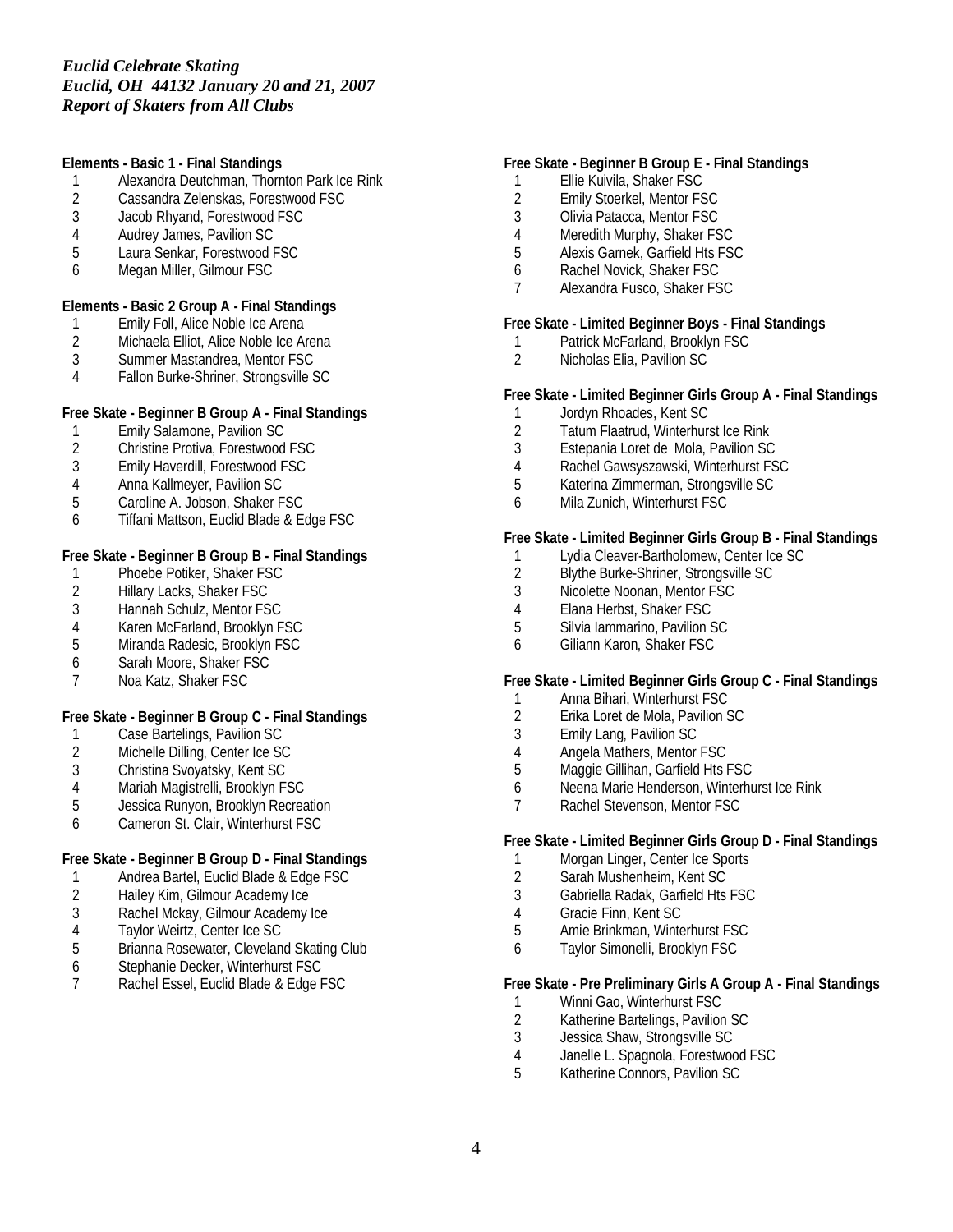**Free Skate - Pre Preliminary Girls A Group B - Final Standings**

- 1 Madeline Franz, Mentor FSC<br>2 Caroline Carulas, Shaker FSC
- 2 Caroline Carulas, Shaker FSC<br>3 Browning E. Havnes. Shaker F
- Browning E. Haynes, Shaker FSC
- 4 Madison Semarjian, Pavilion SC
- 5 Katie Pastor, Mentor FSC
- 6 Bridget Browne, Winterhurst FSC

**Free Skate - Pre Preliminary Girls A Group C - Final Standings**

- 1 Brooke Insler, Shaker FSC
- 2 Delaney Bak, Forestwood FSC<br>3 Rechelle Ray, Winterhurst FSC
- Rechelle Ray, Winterhurst FSC
- 4 Victoria Sondej, Garfield Hts FSC
- 5 Delaney Feighan, Cleveland Skating Club
- 6 Shelby Bosak, Strongsville SC

**Free Skate - Pre Preliminary Girls A Group D - Final Standings**

- 1 Kristen Leonard, Shaker FSC
- 2 Erica Seman, Shaker FSC
- 3 Megan Daniels, Winterhurst FSC
- 4 Casandra A. Hipkins, Brooklyn FSC<br>5 Calev Covne, Garfield Hts FSC
- 5 Caley Coyne, Garfield Hts FSC
- 6 Heather Markulin, Euclid Blade & Edge FSC

**Free Skate - Pre Preliminary Girls A Group E - Final Standings**

- 1 Bethany Davis, Shaker FSC<br>2 Kamryn Lorenzen, Center Ice
- 2 Kamryn Lorenzen, Center Ice SC<br>3 Tori Krenn. Gilmour FSC
- 3 Tori Krenn, Gilmour FSC
- 4 Haley Clarke, Kent SC<br>5 Abigail Rosenblum, Sha
- 5 Abigail Rosenblum, Shaker FSC
- 6 Anna Semple, Garfield Hts FSC

**Free Skate - Pre Preliminary Girls B Group A - Final Standings**

- 
- 1 Grace Sulzman, Strongsville SC<br>2 Candice Crystaloski, Winterhurst 2 Candice Crystaloski, Winterhurst FSC<br>3 Cassandra Wood, Shaker FSC
- Cassandra Wood, Shaker FSC
- 4 Heather Karickhoff, Mentor FSC
- 5 Jamie Fine, Shaker FSC
- 6 Isabel Kalafatis, Shaker FSC

**Free Skate - Pre Preliminary Girls B Group B - Final Standings**

- 1 Alexis M. Hipkins, Brooklyn FSC<br>2 Anastasia Svoyatsky, Kent SC
- 2 Anastasia Svoyatsky, Kent SC
- 3 Emma Rohe, Winterhurst FSC
- 4 Gina Vidmar, Center Ice SC<br>5 Nichole Soltis, Garfield Hts F
- 5 Nichole Soltis, Garfield Hts FSC<br>6 Rita Skaff. Brooklyn FSC
- 6 Rita Skaff, Brooklyn FSC

### **Free Skate - Preliminary Girls Group A - Final Standings**

- 1 Mari Miyazaki, Pavilion SC
- 2 Eliza Berns, Shaker FSC<br>3 Zoe Davidson, Shaker FS
- Zoe Davidson, Shaker FSC
- 4 Sarah Marek, Shaker FSC
- 5 Katie Barta, Forestwood FSC
- 6 Madison Jaffe, Shaker FSC
- 7 Kaitlyn Elia, Pavilion SC

**Free Skate - Preliminary Girls Group B - Final Standings**

- 1 Valerie Mignogna, Euclid Blade & Edge FSC<br>2 Marissa Lopez, Euclid Blade & Edge FSC
- 2 Marissa Lopez, Euclid Blade & Edge FSC<br>3 Gabby Lewis, Wooster FSC
- Gabby Lewis, Wooster FSC
- 4 Sydney Battersby, Mentor FSC
- 5 Valorie Jelinek, Garfield Hts FSC
- 6 Katlyn A. Diamond, Forestwood FSC
- 7 Hayley Major, Mentor FSC

**Free Skate A - Adult Exhibition - Final Standings**

1 Marge Geiger, Cleveland Hts Pavilion

**Free Skate C - Adult Exhibition - Final Standings** 1 Jenny Sprenger, Euclid Blade & Edge FSC

**Freeskate 1 - Final Standings**

- 1 Madelyn Rumbaugh, Alice Noble Ice Arena<br>2 Emily Walter. Wooster FSC
- 2 Emily Walter, Wooster FSC<br>3 Bess Bohannon, Winterhurs
- Bess Bohannon, Winterhurst Ice Rink
- 4 Emilia Wolfenbarger, Strongsville SC<br>5 Ruby Xun. Strongsville SC
- 5 Ruby Xun, Strongsville SC
- 6 Amy Rizzo, Cleveland Skating Club

**Freeskate 2 - Final Standings**

- 1 Marissa Impala, Brooklyn FSC
- 2 Rayna Vuraich, Euclid Blade & Edge FSC<br>3 Nicole Cooperrider, Clifford E. Orr Arena
- Nicole Cooperrider, Clifford E. Orr Arena
- 4 Morgan Oliver, Mentor Civic Arena
- 5 Carlee Morgan Wancho, Mentor Civic Arena

**Freeskate 3 - Final Standings**

- 1 Nerivnea Ulepic, Clifford E. Orr Arena
- 2 Neena Marie Henderson, Winterhurst Ice Rink

**Spins - Preliminary Group A - Final Standings**

- 1 Zoe Davidson, Shaker FSC
- 2 Katie Barta, Forestwood FSC<br>3 Cassandra Wood, Shaker FS
- Cassandra Wood, Shaker FSC
- 
- 4 Marissa Lopez, Euclid Blade & Edge FSC 5 Valerie Mignogna, Euclid Blade & Edge FSC